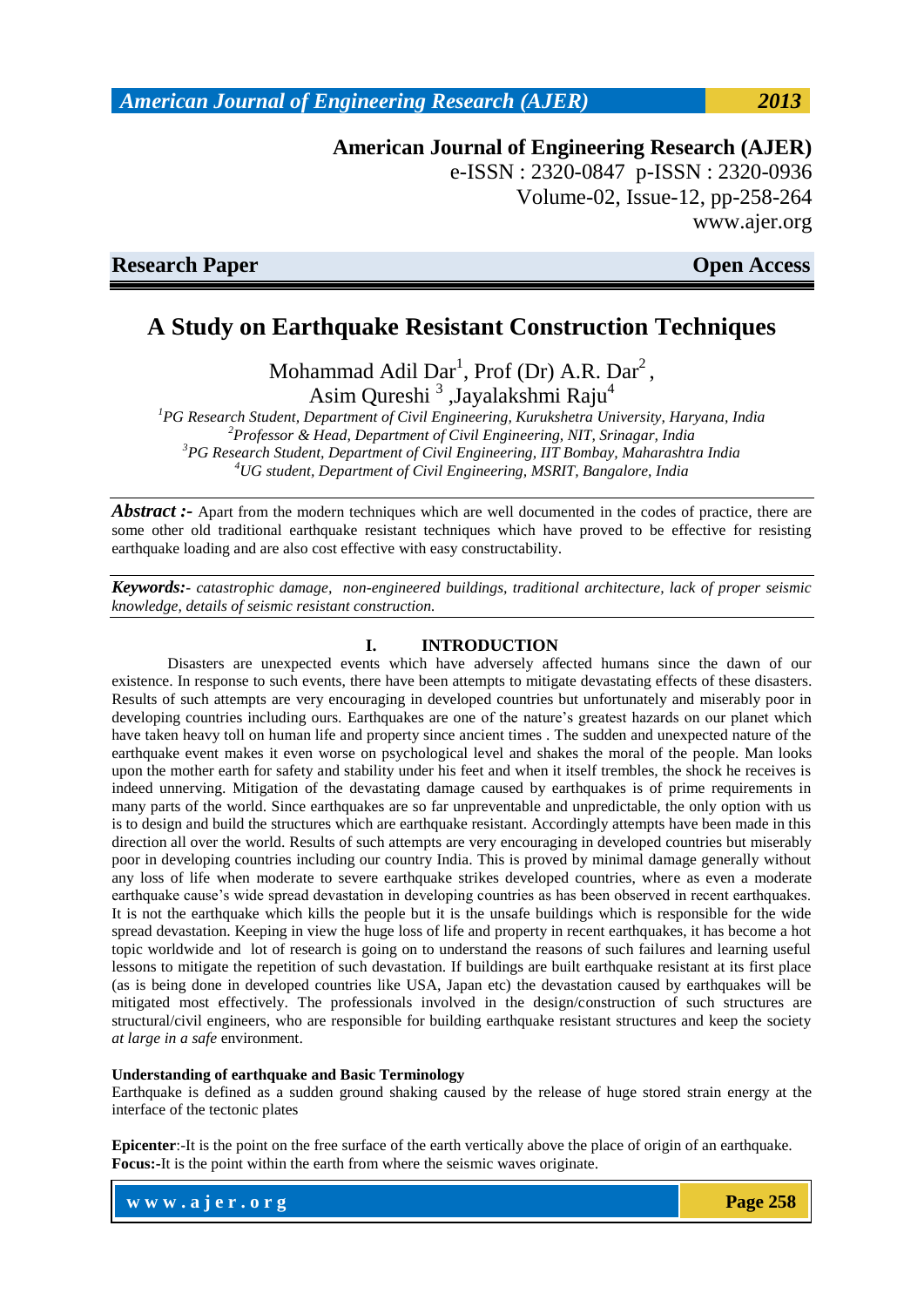

**Focal Depth:-**It is the vertical distance between the Focus and the epicenter.

*The figure explains the related terminology used in the earthquake engineering*



**Glimpses of some of the earthquake related failures**

**Collapsing a building**



**A total collapse of a building**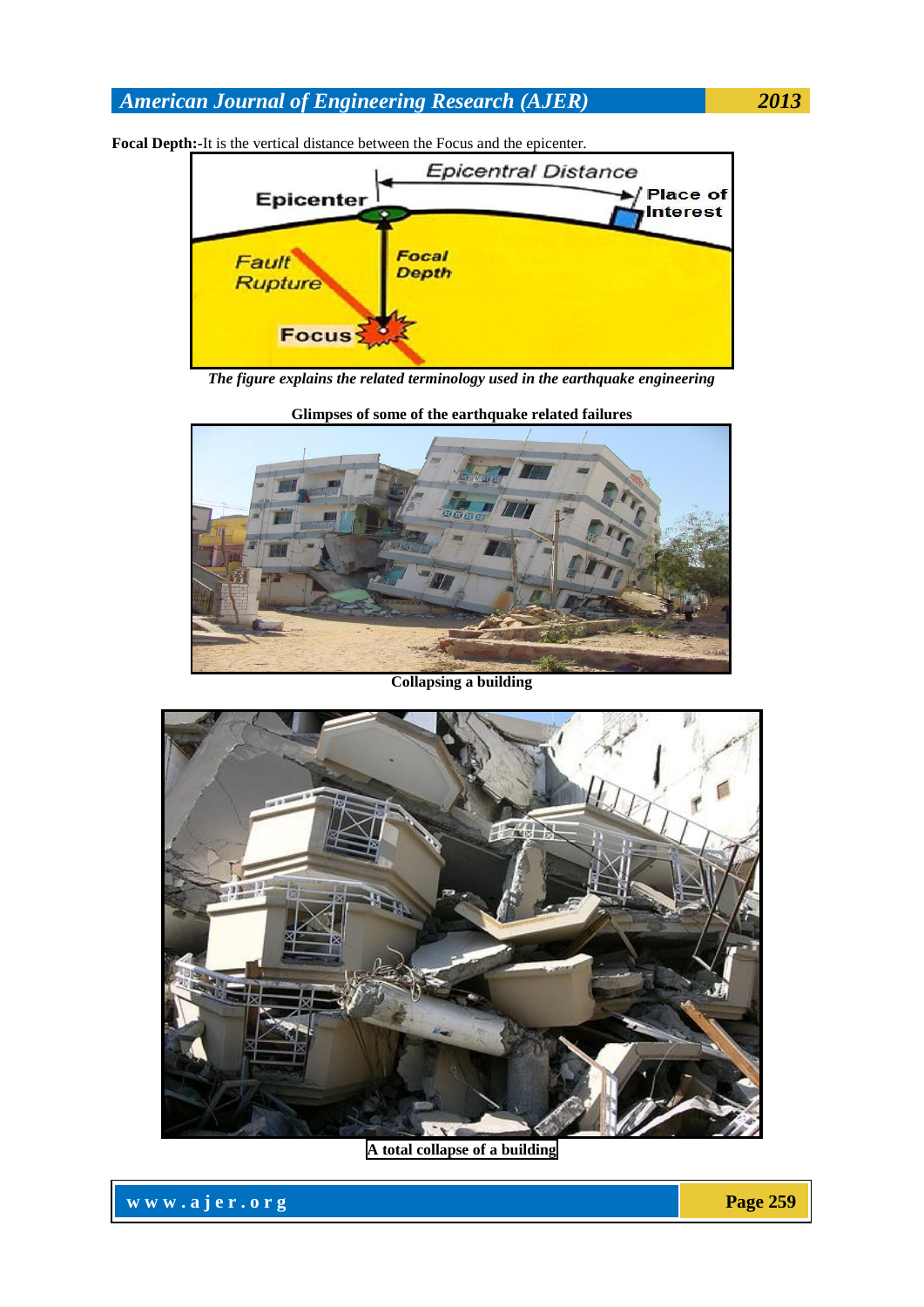

### **Soft Storey Failure**

| Table 1. District wise Deaths, Houses damaged partially as well as fully in Kashmir Valley |  |
|--------------------------------------------------------------------------------------------|--|
|--------------------------------------------------------------------------------------------|--|

| S.No. | <b>DISTRICT</b> | No of deaths   | No of injured<br>persons | No of fully<br>damaged<br>houses | No of<br>partially<br>damaged<br>houses | No of<br>temporary<br>shelter units<br>constructed |
|-------|-----------------|----------------|--------------------------|----------------------------------|-----------------------------------------|----------------------------------------------------|
|       | Anantnag        | Nil            | Nil                      | 10                               | 112                                     | 11527                                              |
|       | Baramulla       | 674            | 399                      | 14710                            | 91334                                   | -----                                              |
|       | Budgam          | 0 <sup>1</sup> | 08                       | 44                               | 10560                                   | 7995                                               |
| 4     | Kupwara         | 276            | 94                       | 8994                             | 66887                                   | -----                                              |
|       | Pulwama         | Nil            | Nil                      | 13                               | 120                                     | -----                                              |
| 6     | Srinagar        | 02             | 316                      |                                  | 5857                                    | 19522                                              |
|       | Grand total     | 953            | 817                      | 23782                            | 174870                                  |                                                    |

**www.ajer.org Page 260**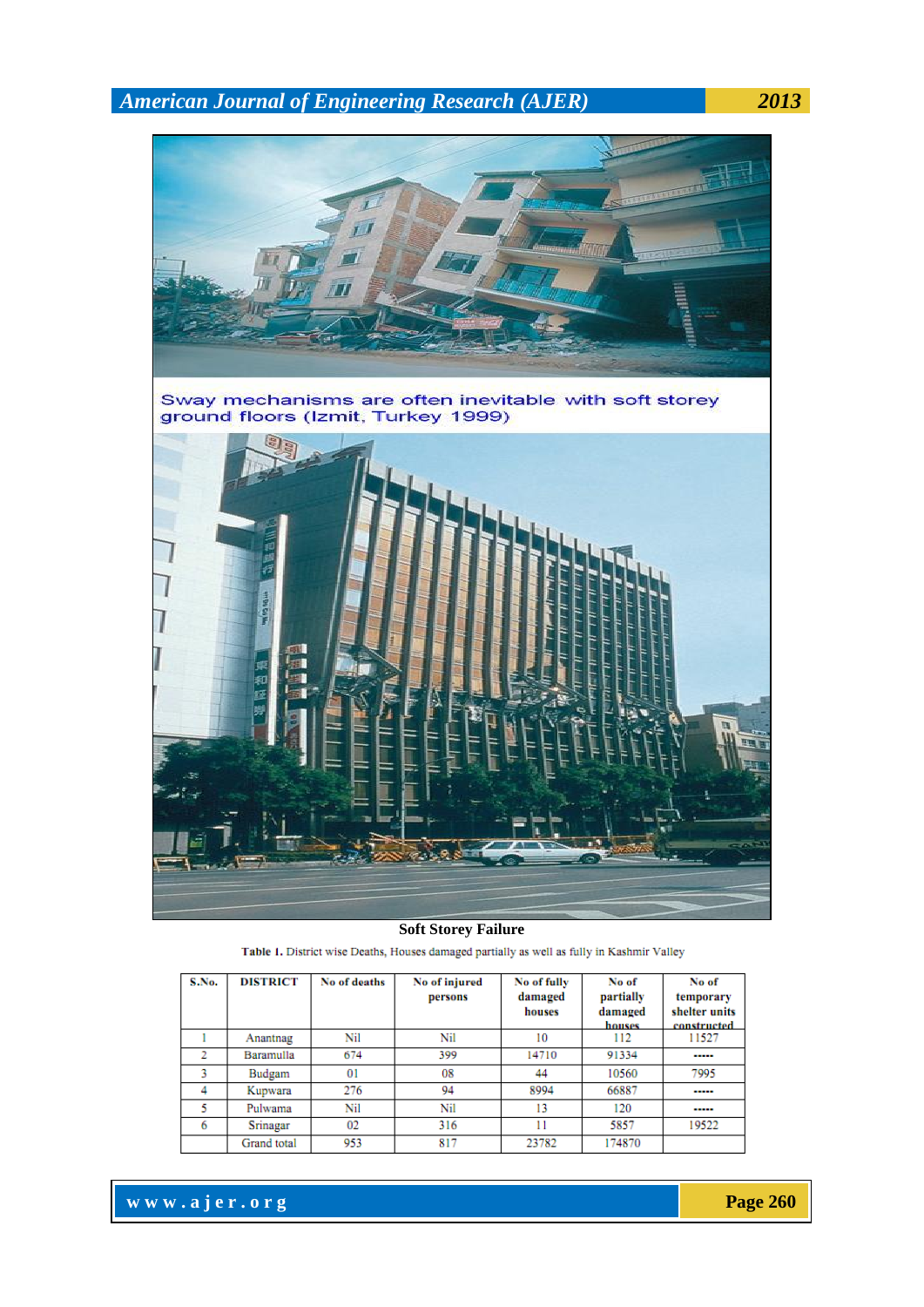## **II. BEHAVIOUR OF MASONRY BUILDINGS TO GROUND MOTION**

 Ground vibrations during earthquakes cause inertia forces at locations of mass in the building. These forces travel through the roof and walls to the foundation. The main emphasis is on ensuring that these forces reach the ground without causing major damage or collapse. Of the three components of a masonry building (*roof*, *wall* and *foundation*) (Figure (a), the walls are most vulnerable to damage caused by horizontal forces due to earthquake. A wall topples down easily if pushed horizontally at the top in a direction perpendicular to its plane (termed *weak direction*), but offers much greater resistance if pushed along its length (termed *strong direction*) [Figure (b)].



Categorisation of Earthquake Damage Stages In Load Bearing Masonry Walls



**Stage I of Earthquake. damage** 



Stage II of Earthquake. Damage

**www.ajer.org Page 261**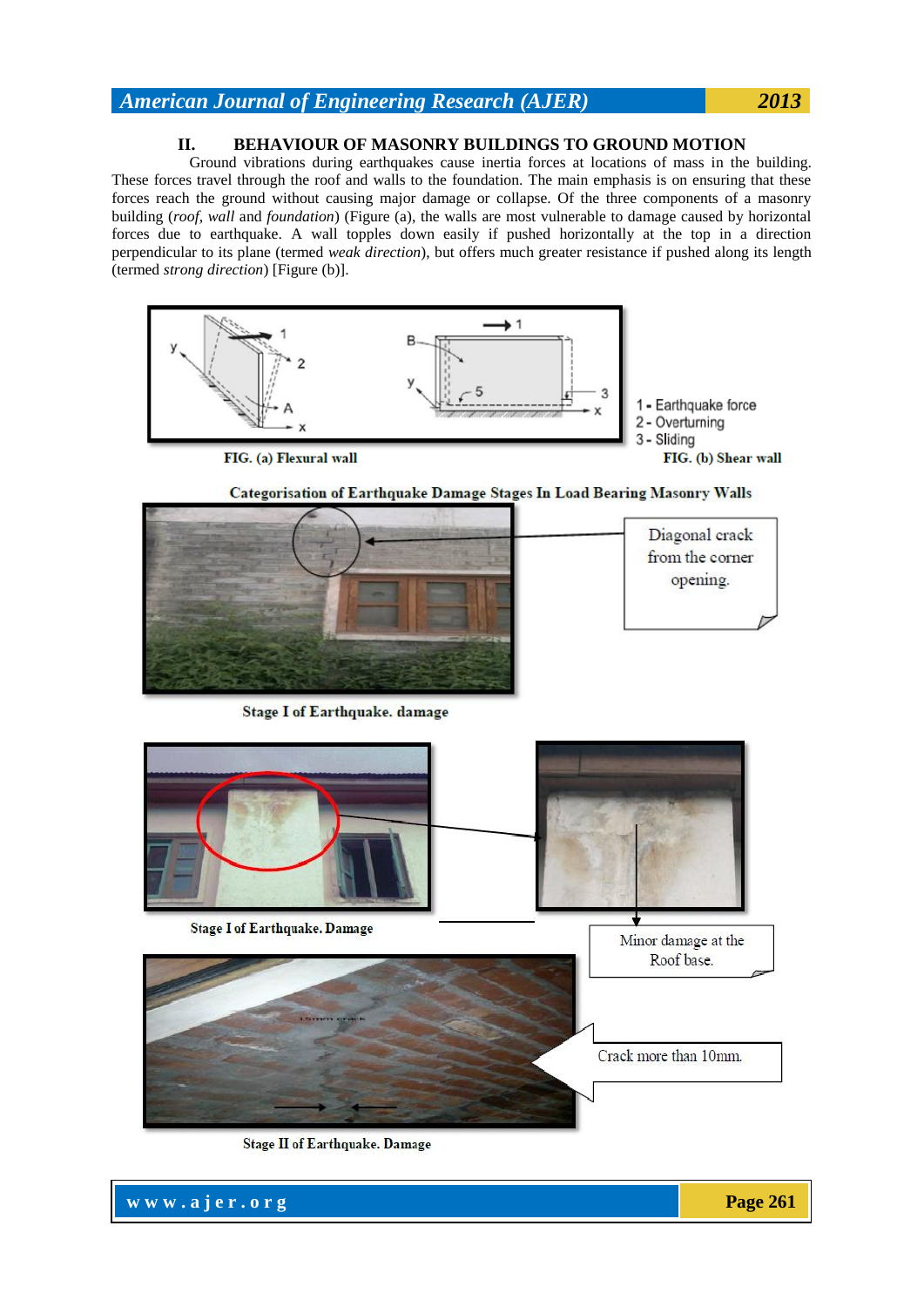

Stage II of Earthquake. Damage



Stage IV of Earthquake. Damage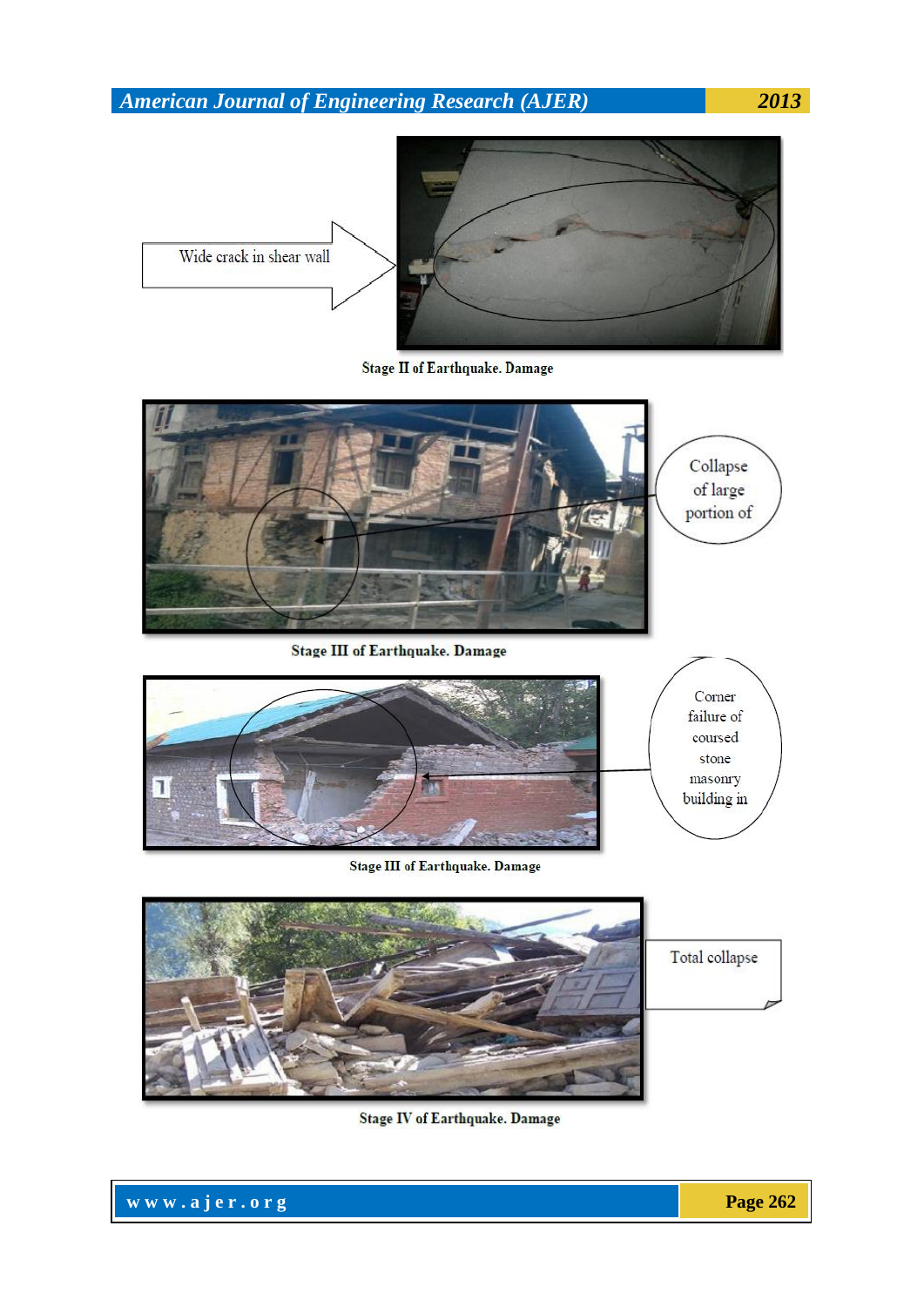## **III. ROLE & RESPONSIBILITIES OF CIVIL ENGINEERS**

It is not the earthquake which kills the people but it is the unsafe buildings which is responsible for the devastation. Keeping in view the huge loss of life and property in recent earthquakes, it has become a hot topic and worldwide lot of research is going on to understand the reasons of such failures and learning useful lessons to mitigate the repetition of such devastation. If buildings are built earthquake resistant at its first place (as is being done in developed countries like USA, Japan etc) we will be most effectively mitigating the earthquake disasters. The professionals involved in the design and construction of such structures are civil engineers. Who are responsible for building earthquake resistant structures and keep the society at large in a safe environment? *It is we the civil engineers who shoulder this responsibility for noble and social cause.*

# **IV. GUIDELINES FOR EARTHQUAKE RESISTANT CONSTRUCTION**

In addition to the main earthquake design code 1893 the BIS(Bureau of Indian Standards)has published other relevant earthquake design codes for earthquake resistant construction

Masonry structures (IS-13828 1993)

- Horizontal bands should be provided at plinth ,lintel and roof levels as per code
- Providing vertical reinforcement at important locations such as corners, internal and external wall junctions as per code.
- Grade of mortar should be as per codes specified for different earthquake zones.
- Irregular shapes should be avoided both in plan and vertical configuration.
- Quality assurance and proper workmanship must be ensured at all cost without any compromise.

In RCC framed structures (IS-13920)

- In RCC framed structures the spacing of lateral ties should be kept closer as per the code
- The hook in the ties should be at 135 degree instead of 90 degree for better anchoragement.
- The arrangement of lateral ties in the columns should be as per code and must be continued through the joint as well.
- Whenever laps are to be provided, the lateral ties (stirrups for beams) should be at closer spacing as per code.

## **V. CONCLUSION**

Technology is available to drastically mitigate the earthquake related disasters. This is confirmed by minimal damage generally without any loss of life when moderate to severe earthquake strikes developed countries, where as even a moderate earthquake cause's huge devastation in developing countries as has been observed in recent earthquakes. The reason being that earthquake resistant measures are strictly followed in these countries where as such guidelines are miserably violated in developing countries. The administration system is efficient and effective in developed countries, and its not the same in developing countries – so the government should ensure the implementation of earthquake resistant design guidelines. So it is here that civil engineers in general and structural engineers in particular have a great role to play in mitigating the sufferings caused by earthquake related disasters.

#### **REFERENCES**

- [1]. Barton A.H. (1969). Communities in Disaster. A Sociological Analysis of Collective Stress Situations. SI: Ward Lock
- [2]. Catastrophe and Culture: The Anthropology of Disaster. Susanna M. Hoffman and Anthony Oliver-Smith, Eds.. Santa Fe NM: School of American Research Press, 2002
- [3]. G. Bankoff, G. Frerks, D. Hilhorst (eds.) (2003). Mapping Vulnerability: Disasters, Development and People. ISBN 1-85383-964-7.
- [4]. D. Alexander (2002). Principles of Emergency planning and Management. Harpended: Terra publishing. ISBN 1-903544-10-6.
- [5]. Introduction to international disaster management by Damon P. Coppola.
- [6]. "A Study of Seismic Assessment of a Govt. Middle School in Ganaihamam, Baramullah in J&K M A Dar, A.R Dar, A Qureshi and J Raju, International Journal of Advanced Research in Engineering & Technology, ISSN 0976 – 6480 (Print),ISSN 0976 – 6499(Online),Volume 4, Issue 6, October 2013, pp. 288-298,Journal Impact Factor (2013): 5.837.
- [7]. "A Study of Seismic Safety of District Hospital in Baramulla in J&K M A Dar, A.R Dar, S Wani and J Raju, International Journal of Civil Engineering & Technology, ISSN 0976 – 6308 (Print),ISSN 0976 – 6316(Online),Volume 4, Issue 5, October 2013, pp. 88-98,Journal Impact Factor (2013): 5.3277.
- [8]. "A Case Study of Seismic Safety of Masonry Buildings in J&K M A Dar, A.R Dar, S Wani and J Raju,

**www.ajer.org Page 263**